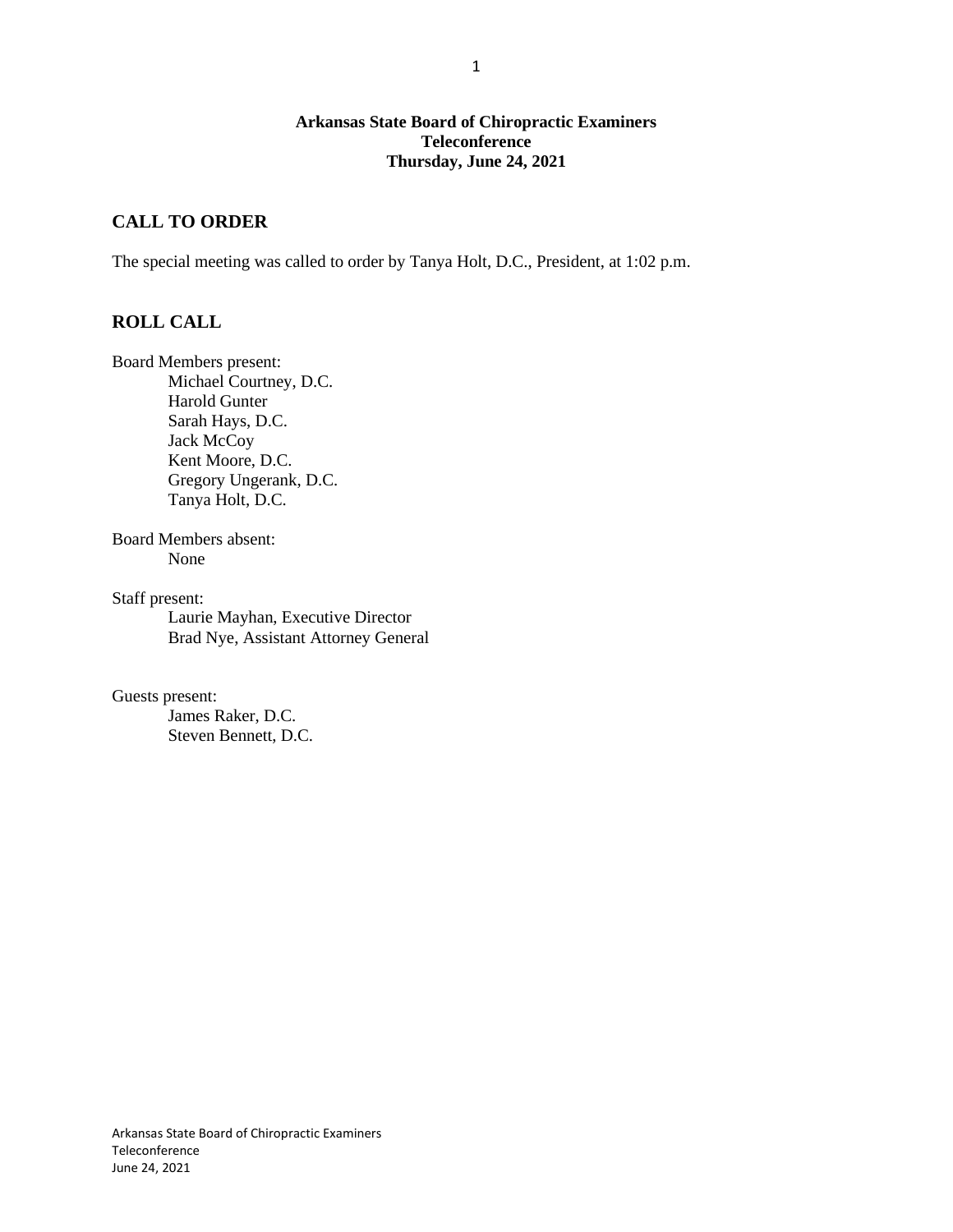## **Old Business**

#### **AR BlueCross BlueShield – J. Raker**

Dr. Raker, over the past several months has submitted documentation and/or his concerns about ARBCBS denying or reducing insurance payments compared to other providers, and concerns about ARBCBS defining or determining what is within the ASBCE scope of practice. Dr. Courtney proposed the question to counsel, "Can an insurance company determine/dictate scope of practice?" Counsel stated that the board is here to protect the public health and safety, it's here to license and regulate licensees of the board. The legislature sets by definition in your statute what your scope of practice is, the courts then interpret the appropriate scope of practice. He agrees that the board can adopt a stance as to what they believe the appropriate scope of practice to be for a D.C. and he thinks that interpretation should be and would be given great deference until and at such time someone were to challenge it and a court were to disagree with the board. But he thinks its perfectly appropriate for the board to say they believe that x-raying extremities is within the scope of practice of a DC or we believe that covid testing is within the scope of practice. He stated the board can adopt that as its position and he thinks that perfectly appropriate. As to whether the insurance company is determining scope of practice, he does not read it that way, he reads this to be a contract between a carrier and a provider for services and they are electing what to pay for and what not pay for, and they do this in many different areas not just D.C.'s, OTs PTs, MDs, etc. Counsel thinks it would be appropriate for the board to if they would like to do so again, to draft a letter to send to BCBS, and to the AR Ins. Dept. to reiterate the stance of the board that these services in particular or any other services that have come into question that the board believe them to be within the scope of practice. He thinks from that point if any DC that is still aggrieved by private insurance carrier for not getting paid for services rendered their avenue would be to file a complaint to go through the AR Ins. Dept. and they exist for this very reason, they can go through the consumer complaint process. The bulletin 1789 from 1989 that Dr. Raker is heavily relying on is guidance and is not law or a promulgated rule and is no longer in effect and has been superseded and shouldn't be relied on. That being said, he does not disagree that under the any willing provider statutes, and under 23-79-114 that the bulletin reference that there may be an issue there, but that issue would best be addressed through AID or if a particular DC or other provider fell to find redress through AID, he thinks they would need to retain private counsel and pursue it that way through a civil lawsuit. He thinks the board needs to be careful in how we message that publicly, b/c the board is not here to lobby for a particular interest, again public health and safety, regulating licensees, establishing scope of practice from a policy standpoint subject to a court to challenge. He thinks the association and society might be better avenue if the board wanted more DCs in the state to be aware of the issue and perhaps pursue a particular carrier or pursue AID if they are not getting movement, but he doesn't think it's something that this board needs to take this up on it's own at least not outside a reiteration via letter to the carriers and AID indicating what the boards position is at to the scope of practice. This is the approach the board needs to take.

Dr. Courtney asked counsel if the board could request an AG opinion with the simple question, "Can an insurance company determine scope of practice?" Counsel confirmed that under 25-16-706(a)3 the board could but it should be carefully worded.

Dr. Raker was asked to refile his complaint or have his staff member refile their complaint regarding reimbursements that have been limited compared to same codes reimbursed to other types of providers.

Dr. Courtney motion that Covid-19 testing is with the chiropractic scope of practice. Motion seconded by Dr. Ungerank. Motion passed.

Dr. Courtney motioned that this board request an AG opinion regarding whether an insurance company can determine scope of practice and request that this board's attorney will research the issue to see if an opinion has already been decided regarding this issue. Motion seconded by Mr. Gunter. Discussion followed about wording of motion. Dr. Courtney withdrew is original motion and rephrased it stating, "Can an insurance